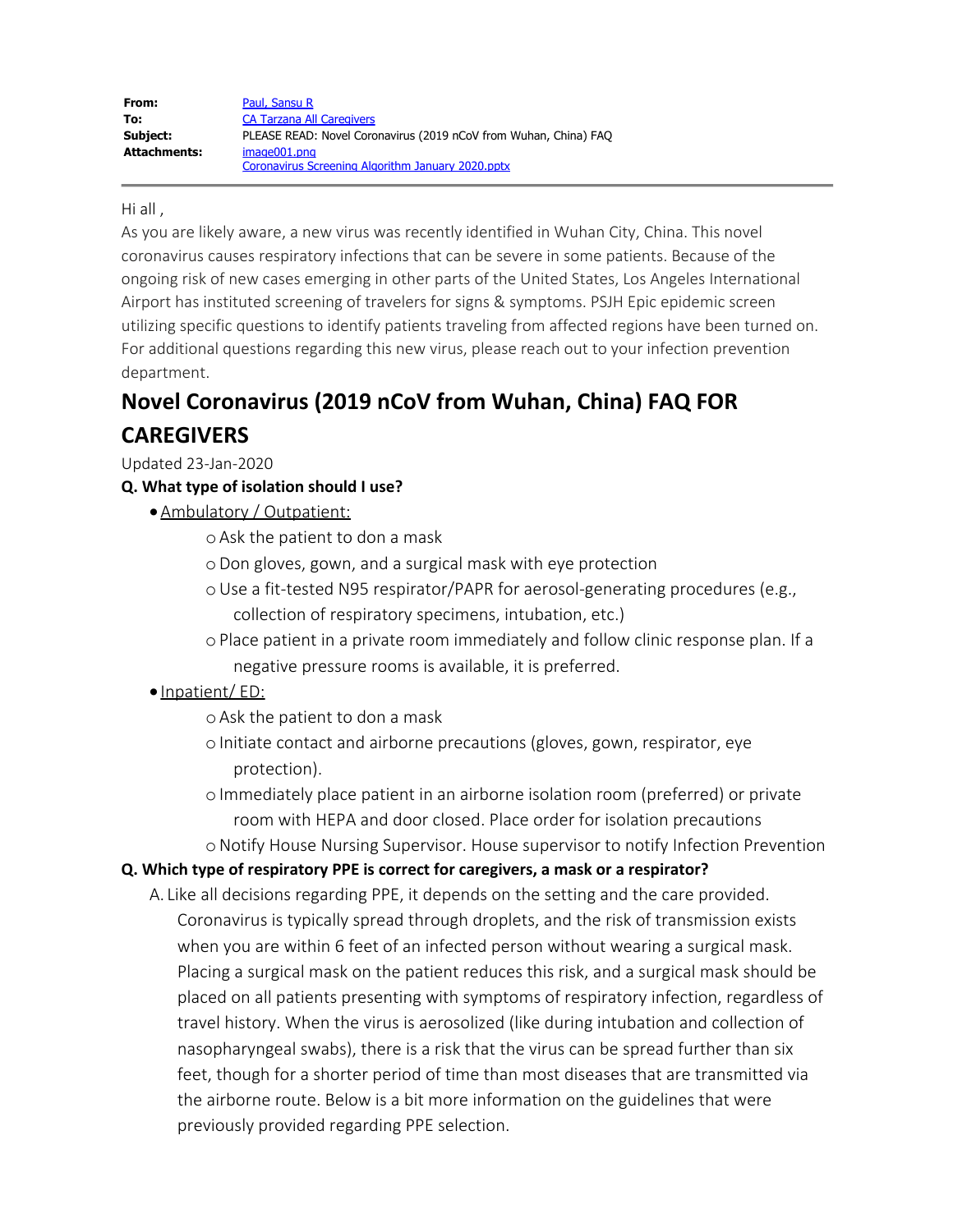- Ambulatory Clinic Settings:
	- In clinics where patients may present with a history of travel and symptoms of infection, the goal is to isolate the patient and contact the local health department for assistance with determining next steps. Clinics that do not have fit-tested N95 or PAPR/CAPR respirators should not perform any aerosol-generating procedures on patients, including collecting respiratory samples to send for lab testing. In these care settings, droplet and contact precautions are appropriate – including gloves, gown, a standard surgical mask, and eye protection.
	- Clinics that have caregivers whom are fit tested for N-95s or trained to utilize PAPRs are able to wear this PPE and conduct respiratory sample collection. Respiratory samples should ONLY be collected at the request of the local department of health.
		- oA regular room with the door closed is sufficient. An airborne isolation room is not required as the patient is wearing a mask and in the room for a short period of time.
		- oFor clinics that are collecting samples, the room will need to remain out of service for a minimum of 2 hours to ensure the room is aired out of potential airborne contaminants from the procedure.
		- oStandard health care-approved disinfectants and room cleaning procedures are effective and appropriate.
- Hospital Settings:
	- Because higher levels of care are provided in hospitals, select clinicians are routinely trained to utilize respirators as part of standard work. A patient hospitalized for novel coronavirus will be placed in airborne precautions out of an abundance of precaution, and all staff will wear respirators N95 or PAPR when entering the patient's room. This is because the patient is no longer masked, is sick, and staying in the room for an extended period of time where aerosolization cannot always be planned.

# **Q. What about our regular respiratory panel tests that show a result of positive for "coronavirus"?**

A.Our regular respiratory panel tests pick up the traditional coronavirus strains that are common during influenza-like illness season, but it does NOT pick up the novel coronavirus strain. The lab is working on modifying the coronavirus result on our regular respiratory panel to indicate that it is not the Novel Wuhan strain (language may vary depending on the lab).

## **Q. Where can I find more information about the novel Coronavirus and how to care for patients?**

- · [Center for Disease Control and Prevention](https://www.cdc.gov/coronavirus/index.html)-Coronavirus Information
- · [Information for Healthcare Professionals](https://www.cdc.gov/coronavirus/2019-nCoV/guidance-hcp.htmlhttps:/www.cdc.gov/coronavirus/2019-nCoV/guidance-hcp.html)
- ·[Guidelines for Clinical Specimen collection](https://www.cdc.gov/coronavirus/2019-nCoV/guidance-laboratories.html)
- · [Cover your Cough-sign](https://www.doh.wa.gov/ForPublicHealthandHealthcareProviders/EmergencyPreparedness/MedicationHealthCareCenters/Signs/CoverYourCough)
- · [Coronavirus Travel Health Advisory Poster](https://caregiverheadlines.org/wp-content/uploads/2020/01/HealthAdvisory_Travel_Coronavirus_14days.pdf)
- · [CDC Wuhan Travel Health Alert Poster](https://caregiverheadlines.org/wp-content/uploads/2020/01/CDC-Wuhan-Travel-Health-Alert.pdf)
- · [PSJH High Consequence Disease Site](https://sssteams.providence.org/sites/infectionprevention/HighConsequenceInfectiousDiseases/SitePages/Home.aspx)

#### **Q. Who should I call if I have more questions or have a suspect patient?**